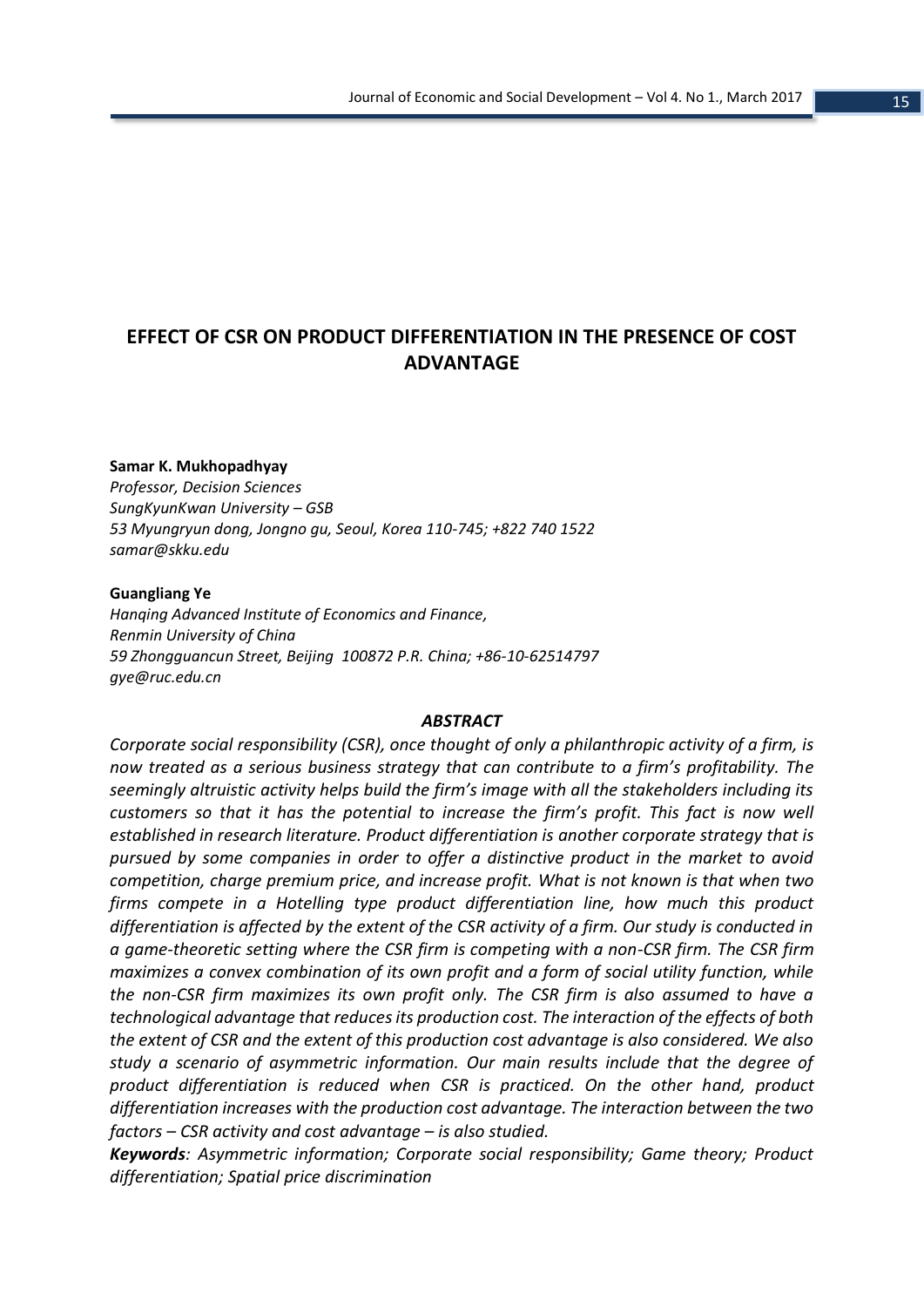# **1. INTRODUCTION**

In recent times, Corporate Social Responsibility (CSR) has become an important part of corporate strategy. Many companies are establishing CSR as a separate functional area with its own objectives and policies. A majority of companies actually issue a CSR report annually. In 2011, 83% of top 100 US companies by revenue issued such report compared to 74% in 2008 and only 37% in 2005. Globally, this figure is 95% of the top 250 largest companies (KPMG 2011). Recently, the UN started a Global Compact Initiative for companies to pledge support for human rights, labor standards, and environmental protection. As a measure of success of this initiative, 8000 businesses around the world have signed this pledge (Knowledge@Wharton, 2012). Bateman and Snell (2002) defined CSR as a set of corporate actions that positively affects an identifiable social stakeholder's interests and does not violate the legitimate claims of another identifiable social stakeholder. CSR activities should do some social good and should be beyond that is required by law (McWilliams and Siegel, 2001). They also say that CSR activities would increase the social utilities of the companies' activities. Common examples include recycling, pollution reduction and product design that have social attributes and characteristics.

Product differentiation is another corporate strategy that is pursued by some companies in order to offer a distinctive product in the market to avoid competition, charge premium price, and increase profit. Usually, when the products are less differentiated in a particular industry, the firms therein will encounter more intense competition. A common tool for depicting product differentiation in a duopoly is to use the Hotelling's Principle. Hotelling considers a stretch of physical street of finite length along which customers are uniformly distributed. Two shops are deciding about the physical location along the street. Assuming that customers will choose the nearest shop, Hotelling's law predicts that both shops will find themselves next to each other at the halfway point. This law has been applied to product differentiation in some characteristic of the product, for example color, sweetness or size. Applying Hotelling's law will mean that, given price and all other product attributes remaining the same, the characteristic in question will eventually be the same for both products making them identical to each other. In our paper, we use an "augmented version", called the SPD (Spatial Price Discrimination) model. In this model, a firm charges consumers different prices according to different locations. For markets with differentiated products or large transportation costs, spatial price discrimination is an important and useful strategy for firms. Greenhut (1981) conducted a survey which showed that, in areas like the US, Europe and Japan where the transportation cost can be as high as five percent of the total cost such price discrimination is definitely resorted to. For example, in the ready-mixed concrete market, a producer could observe each customer's location and then charge different prices. In addition to the transportation of this kind of bulky product, spatial model could also be applied to horizontal differentiation. As long as producers can identify the location, (for example, taste), price discrimination would exist. Breakfast cereals vary in sweetness; airlines choose different flight time in a day. As a result, many studies in literature used this model to analyze various questions concerning both firm' best strategy and social policy.

While product differentiation strategy makes a firm's product different from others', the firms are also increasingly adopting CSR for improving their image. The research question studied in this paper is: Is there any link between a firm's CSR strategy and its product differentiation strategy? There are some anecdotal connections shown in popular media which shows that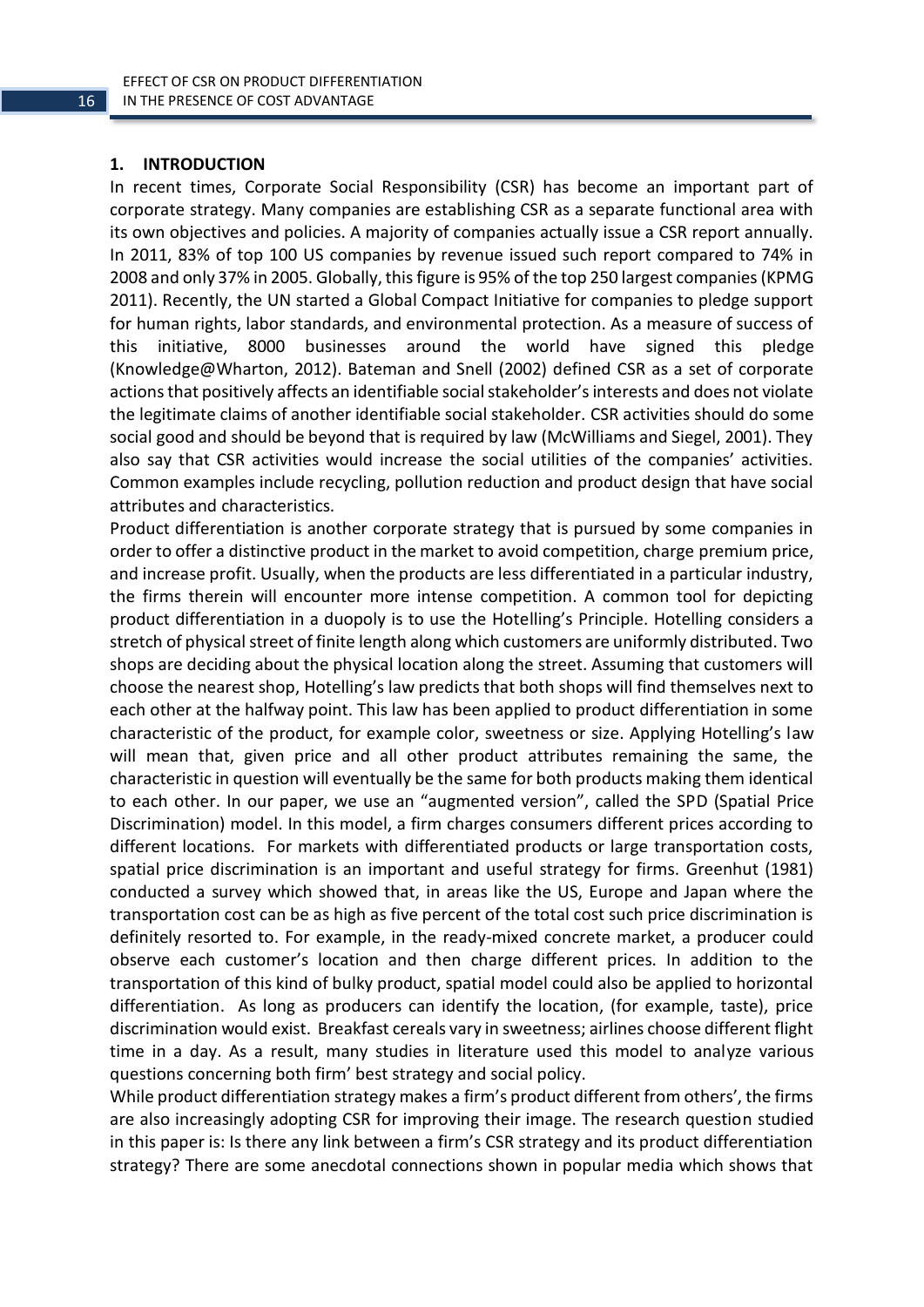high CSR-intensive industries are often associated with low product differentiation. For example, among top US companies, automobile industry is highly CSR-intensive. This industry, however, engages in low product differentiation across firms, that is each major auto-maker produces similar types of products and covers full range of cars, including coupe, sedan, SUV, minivan, and so on. An article published in Forbes (Fernandez-Kranz, 2010) shows some stylized facts regarding the relationship between firm's CSR strategy and the product differentiation; specifically, how low product differentiation indicates intense market competition. According to their study, more intensive CSR strategy is associated with fiercer marketplace competition. Their further empirical evidence shows that firms can use CSR strategy as a substitute for the product differentiation strategy. For example, firms tend to rely less on CSR strategy in industries which already show a high degree of product differentiation (achieved by innovation that measured by expenses on R&D). This anecdotal reference motivates us to study this link and develop a theoretical model to analyze this issue. In this paper, we investigate how the CSR activities of a firm would influence product differentiation in the market, and if it does, whether the analytical results support the anecdotal conjectures.

We consider two firms each producing and marketing a single product. One of the firms is a traditional profit-maximizing firm. The other is a CSR firm in the sense that they maximize not only their own profit but also some identifiable stakeholder's (the firm's customers) interests. In our model setting, the CSR firm has a cost advantage with a lower marginal production cost since a CSR firm in the real world is usually associated with competitive advantage in the industry. CSR would entail additional costs to the firm, but it would also bring in some kind of CSR premium. In our model the products are differentiated along a spatial competition type line. We explore the effect of a firm's CSR objective on the extent of product differentiation in the industry. We also explore the effect of cost advantage on the extent of product differentiation. Finally, we study the interaction of the two effects (CSR and cost advantage) together on the extent of product differentiation.

### **2. BRIEF LITERATURE SURVEY**

Our paper is at the crossing of the CSR and the product differentiation literature. There is increasingly more awareness in the corporate sector that CSR activities do probably increase profit. The mechanism is an enhanced respect for the company that will, in turn, increase sales and make employees loyal (Robins, 2011). McWilliams and Siegel (2001) found that there exists an optimum level of CSR that will maximize profit, and at the same time, fulfill the CSR demand from various stakeholders. Siegel and Vitaliano (2007) studied the strategic engagement of firms in profit-maximizing CSR. The fact that firms can use CSR to increase private profits is also highlighted in Hernandez-Murrillo and Montinek (2009). Fisman, Heal and Nair (2014) found some evidence that CSR is motivated by profits and is especially profitable in consumer-oriented industries, and in competitive industries. Hsueh and Chang (2008) consider a three-tier supply chain and contrast its performance without and with CSR activities. The positive relationship between CSR activities and firms' profits is empirically found by Crifo et al. (2016) using data from French industry. Similar correlation between CSR and profitability was also found by Zhu, Liu and Lai (2016) among Chinese enterprises. An article by van Wassenhove (2006) on the co-operation between private and humanitarian sectors through CSR activities outlines the best strategies for such a co-operation. From a supply chain co-ordination point of view, a model developed by Hsueh (2014) showed that by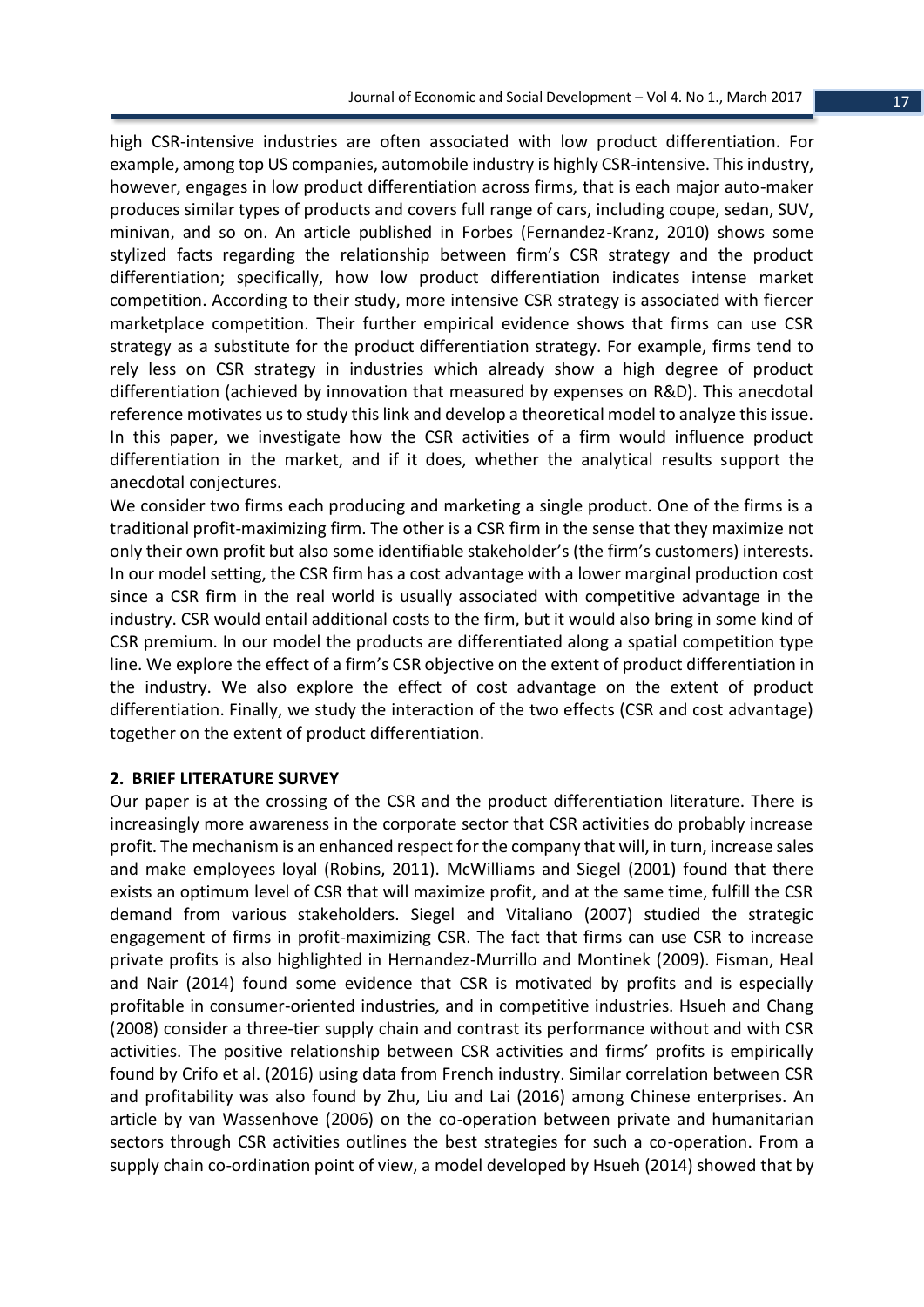suitably designing a revenue sharing contract can improve total supply chain profit. While the link between CSR activity and increased profit seems to be currently intuitively well-known, there does not exist any model to analytically demonstrate this. At the same time, there is no research done about the link between other variables like product differentiation and a firm's cost efficiencies, and CSR. This paper seeks to bridge this gap in literature.

The product differentiation literature is quite mature. Product differentiation can be horizontal or vertical. A horizontal product differentiation is when the quality of the product is not easily distinguished and customers resort to different rankings for different products even when the price is same. Examples can be breakfast cereals and cola brands. In vertical product differentiation, the products have different levels of quality that is objectively measurable by the customer, with prices being same or different. Vertical product differentiation has been widely studied in several papers, for example, Gabszewicz and Thisse (1980), and Shaked and Sutton (1982). Lacourbe, Loch and Kavadias (2009) study a market where there is a mix of vertical differentiation (in case of product performance) and horizontal differentiation (for product features). The role of variable costs and volume-dependent manufacturing costs is studied.

As for horizontal product differentiation, researchers usually use spatial competition model to study it, which was first brought up by Hotelling (1929), focusing on location on a bounded linear market by two firms. In contrast to Hotelling model that did not consider spatial price discrimination, Hoover (1937) studied the market where price discrimination is through freight absorption, which is common when goods have a relatively high transportation cost compared with its value. By assuming that each firm has a single fixed location, he concludes that in the neighborhood of the market area, the seller at the nearest location is able to fix the delivered price at an amount that equals the sum of marginal cost at the next nearest selling point and the transportation cost from that point. The spatial model can be interpreted as a model of product location in the characteristics space, where individual firm's location choice can be interpreted as its product specification. This is studied by Macleod, Norman and Thisse (1985), Lederer and Hurter (1986) as well as Greenhut, Norman and Hung (1987). Anderson and de Palma (1988) extend the spatial discrimination model to heterogeneous products and show many of the strong properties in the standard homogeneous goods case no longer hold, and particularly, unless products are very different, social optimum is not sustainable any more. A paper that is similar to ours is by Kopel, [Lamantia](http://search.proquest.com.ezproxy.lib.uwm.edu/abicomplete/indexinglinkhandler/sng/au/Lamantia,+Fabio/$N?accountid=15078) and [Szidarovszky](http://search.proquest.com.ezproxy.lib.uwm.edu/abicomplete/indexinglinkhandler/sng/au/Szidarovszky,+Ferenc/$N?accountid=15078) (2014) where they find that a CSR firm can have higher profit compared to a profit maximizing rival. Our paper analyzes CSR within the spatial price discrimination model.

# **3. THE MODEL**

In this section, we will first introduce the classical spatial competition model and then its application for the case of product differentiation as used in our paper. In classic Hotelling's model, where price is exogenous and thus no price discrimination exists, at the equilibrium, the shops will locate next to each other. Each shop will capture half the market. Recall that the customers want to minimize the distance travelled and therefore would buy from the nearest shop. Let *t* be the unit cost of transportation for each customer. Then, it is easy to see that the total cost of transportation for all the customers in the system is (*t/4*). But, if one is concerned about the socially beneficial solution, the above solution is not the optimum. For example, suppose the shops are located one quarter of the way along the street from each end. The shops will still get the same number of customers (half of total each), but the total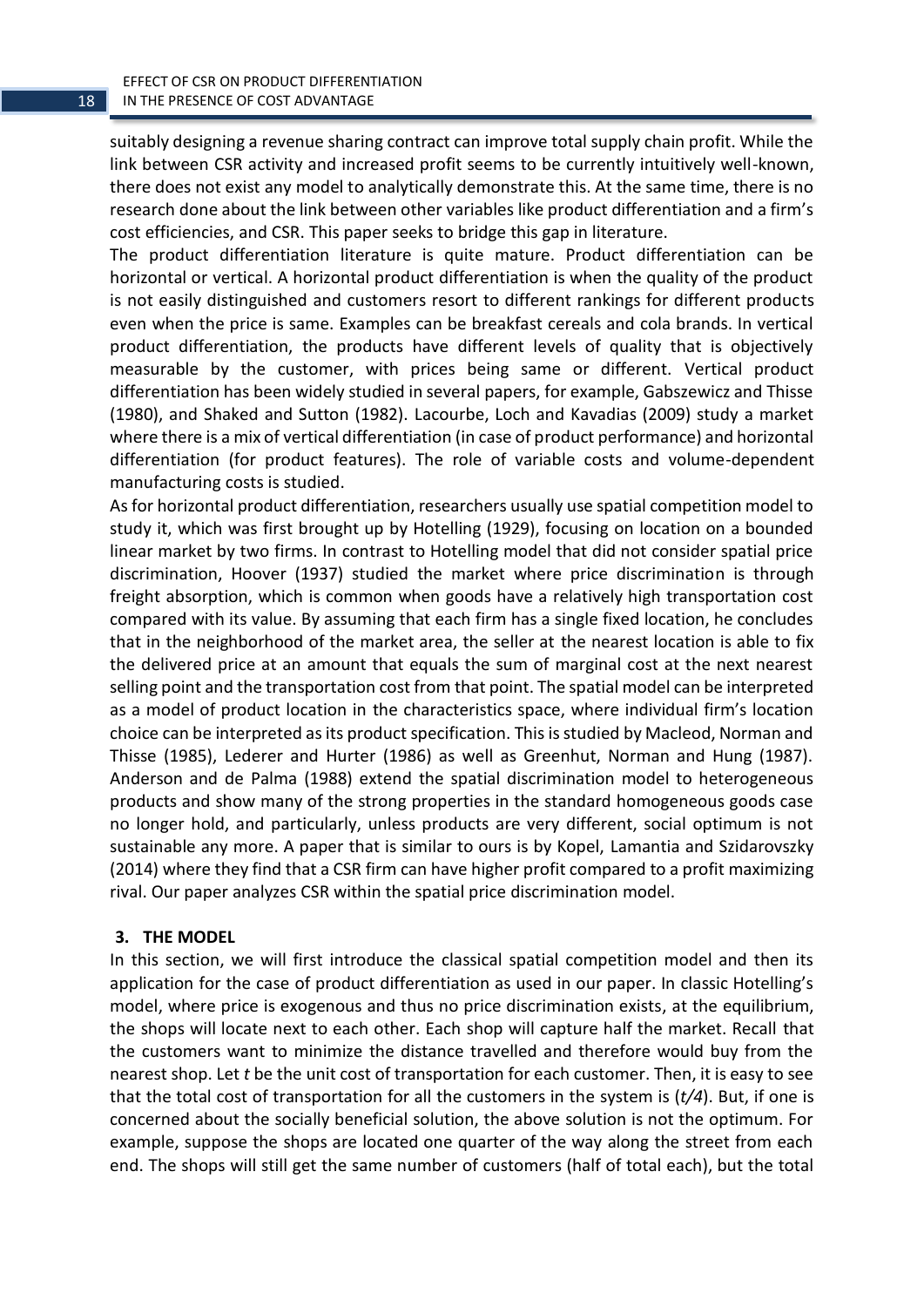distance covered by all the customers will be reduced to (*t/8*). Thus, we can see that it is possible to obtain a socially responsible solution that could also be optimum for the firms. In our model, we will use such a CSR model for one of the firms, to study the role played, if any, by a CSR objective.

The spatial competition street can be a metaphor for product differentiation. The relative positions of the products along the street give the extent of differentiation between the two products and this can be for any product characteristic. We consider two firms each producing a product. Customers' preferences are uniformly distributed along a unit line segment. To the customers, the products are horizontally differentiated. The position of Firm 1's product on the line is denoted by *L<sup>1</sup>* and that of Firm 2 by *L<sup>2</sup>* (see Figure 1). Let us assume, without loss of generality,  $L_1 < L_2$ . We also assume that Firm 1 as a CSR company possesses superior production technology and therefore enjoys an advantage in marginal cost of production. Without loss of generality, we normalize this cost to zero. Let *k* be the production cost of Firm 2 (over and above that of Firm 1). So, we have  $k_1 = 0$  and  $k_2 = k$ . Note that the value of *k* can be negative, which means the production cost of Firm 1 is more than that of Firm 2. In other words, it is the case where CSR firm is associated with cost disadvantage but our main analysis remains same.

### Figure 1 here

Each consumer has inelastic demand for one unit of the good, with a reservation price *r*, where  $0\!<\! k_{2}\!<\! r$  . Transport cost is t per unit of distance, which can also measure firms' cost of customizing the standard product to align with each customers taste. The total cost for company *i* to supply all consumers in the line segment  $x_0$  to  $x_1$  is 0  $C_i = \int_{x_0}^{x_1} (c_i) dx$ where  $c_i = t / x - L_i / + k_i$  . The firm can use its rival's cost of customizing the product to charge discriminative prices and therefore the equilibrium delivered price schedule for any consumer located at x is as follows:

$$
p^*(x, L_i) = \max\{|L_i - x | t + k_i, |L_{-i} - x | t + k_{-i}\}, i = 1, 2
$$
 (1)

 $|L<sub>i</sub> - x|$  is the deviation of the product *i* from the preference of a customer given by *x*. Consider again a customer located at *x* buying product *i.* The first argument in Equation (1) is the cost to Firm *i*. The second argument is the cost to the same customer buying the other product. The rationale of Equation (1) is as follows. Say Firm 1 sees that the cost *c<sup>2</sup>* to a customer to buy from the rival is higher than its own cost, *c1*. Then Firm 1 can set its price at (or an infinitesimal amount less than) *c2*. If its own cost *c1* is higher, then that would be the price to avoid loss.

Let  $\bar{x}$  be the customer who faces the same delivered cost from each of the firms. Then  $| L_1 - x | t + k_1 | = | L_2 - x | t + k_2 |$ . We get (noting that  $k_1 = 0$  and  $k_2 = k$ ):

$$
\overline{x} = \frac{t(L_1 + L_2) + k}{2t}
$$

Figure 1 shows the price schedule derived in Equation (1) for all customers in the line segment [0,1] given by the bold line (being the maximum of the two arguments). We assume that the indifferent customer will buy from the closest firm. Therefore, Firm 1 will get all outcomes in the segment [0,  $\bar{x}$  ] and Firm 2 will get all customers in the segment (  $^x$  , 1). Also recall that the price charged by Firm 1 will be *c<sup>2</sup>* (Firm 2's cost, this being the higher) and price of Firm 2 is *c1*.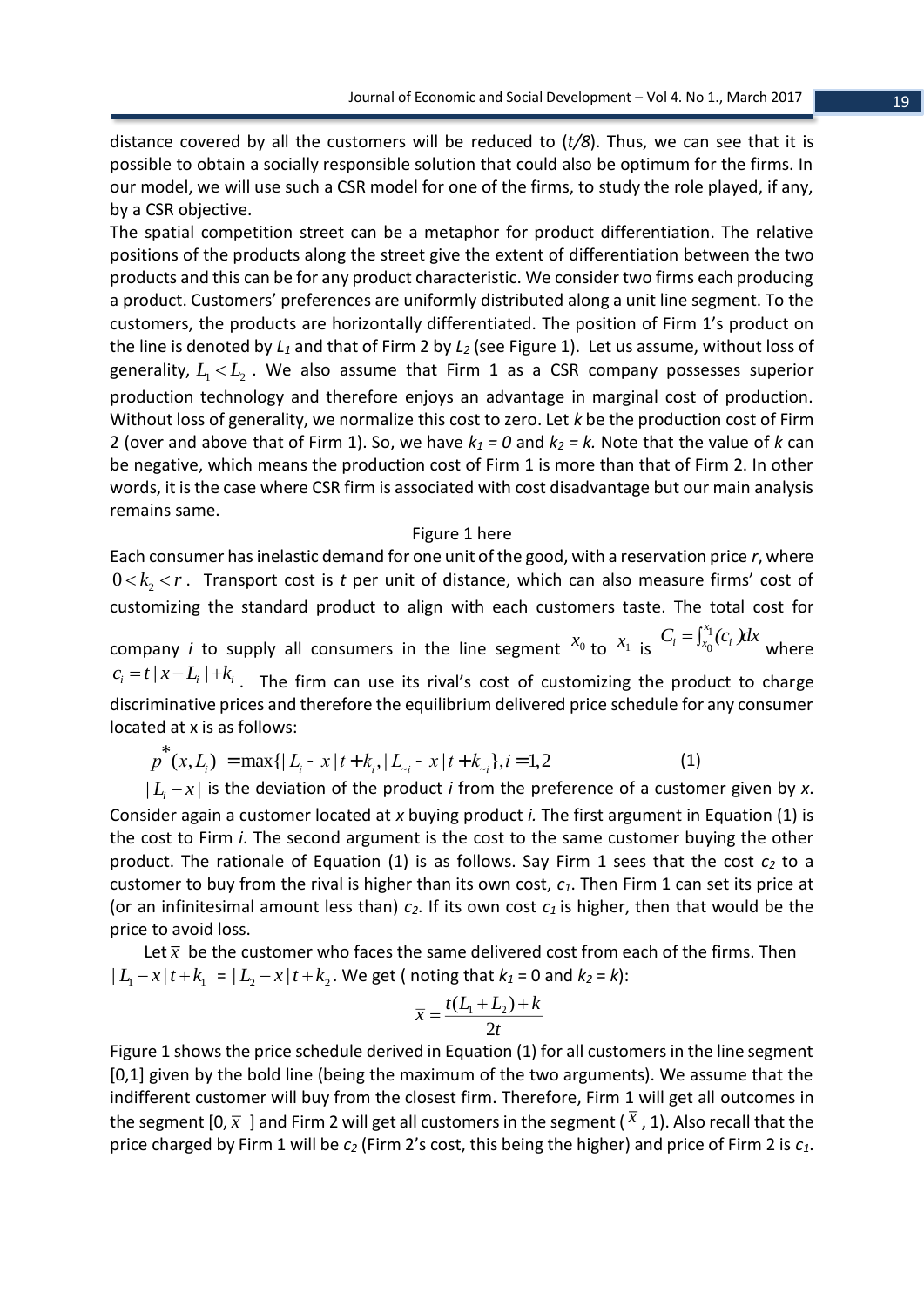The gives the profit functions of the two firms as:

$$
\pi_1(L_1, L_2) = \int_0^{\bar{x}} (c_2 - c_1) dx
$$
  
\n
$$
\pi_2(L_1, L_2) = \int_{\bar{x}}^1 (c_1 - c_2) dx
$$
\n(2)

Firm 2, which is not a CSR firm will maximize  $\pi_2(L, L_2)$  given in Equation (2). Firm 1 on the other hand, is a CSR company and will maximize a convex combination of  $\pi_1(L, L_2)$  and its own consumer surplus (CS) in the market. This is because a CSR firm cares about its stakeholders' (including consumers) interest. Therefore, the CSR firm takes its own consumers' surplus into account. By definition, CS of buying a product is the difference between the consumer's willingness-to-pay and the product price, and thus total CS of firm 1 becomes the difference between the market reservation price and the sum of its profit and cost. This gives:

$$
CS_1 = \int_0^{\bar{x}} (r - c_2) dx = r\bar{x} - (\pi_1 + C_1)
$$

Thus the utility function *U* that Firm 1 will maximize is:

$$
U = (1 - \alpha)\pi_1 + \alpha CS_1 \tag{3}
$$

Where  $\boxtimes$  is a measure of the degree of the CSR consideration,  $\alpha$   $\in$  [0,1] . A higher  $\,\alpha\,$  indicates that the company cares more about its customers' surplus, indicating higher CSR. When  $\alpha\!=\!0\,$  , the company cares only about profit; when  $\alpha$  = 1 , the company behaves like an NGO. The product differentiation decisions of the two firms are played as a game. The game is played in two stages. In stage one, firms make locations (i.e., differentiation) decision. In stage two, firms announce prices. Our objective in this paper is to explore the role of CSR strategy (adopted by Firm 1 in rivalry with Firm 2 which is a traditional firm) on the optimum level of product differentiation.

Note that the benchmark without CSR is the case when  $\alpha$  =  $0$  and both firms maximize profit. Simultaneous profit maximization of two firms generates equilibrium locations as

1 2 4  $L^B = \frac{2k + t}{ }$ *t*  $=\frac{2k+t}{4t}$  and  $L_2^B$  $2k + 3$ 4  $L_0^B = \frac{2k+3t}{ }$ *t*  $=\frac{2k+3t}{4t}$ . Thus, the market product variation becomes  $v^B = L_2^B - L_1^B$  $|L_2^B - L_1^B| = \frac{1}{2}$ 2  $\nu^{B} = L_{2}^{B} - L_{1}^{B} =$ . Our main results are given in the next section and we will compare the equilibrium with that of the benchmark.

### **4. MAIN RESULTS**

In this section, we state the main results. For brevity, we omit the derivation and the proof. Equation (3) shown in the earlier section gives the objective function of firm 1 (the CSR firm). Firm 2 maximizes  $\pi_2(L_1, L_2)$  given in Equation (2). In the first stage of the game the two firms develops the best response functions as follows:

$$
Br_1: L_1 = \frac{\alpha(2r - 3k) - 2k + (2 - 3\alpha)tL_2}{t(6 - 7\alpha)}
$$
  
\n
$$
Br_2: L_2 = \frac{k + 2t + tL_1}{3t}
$$
 (4)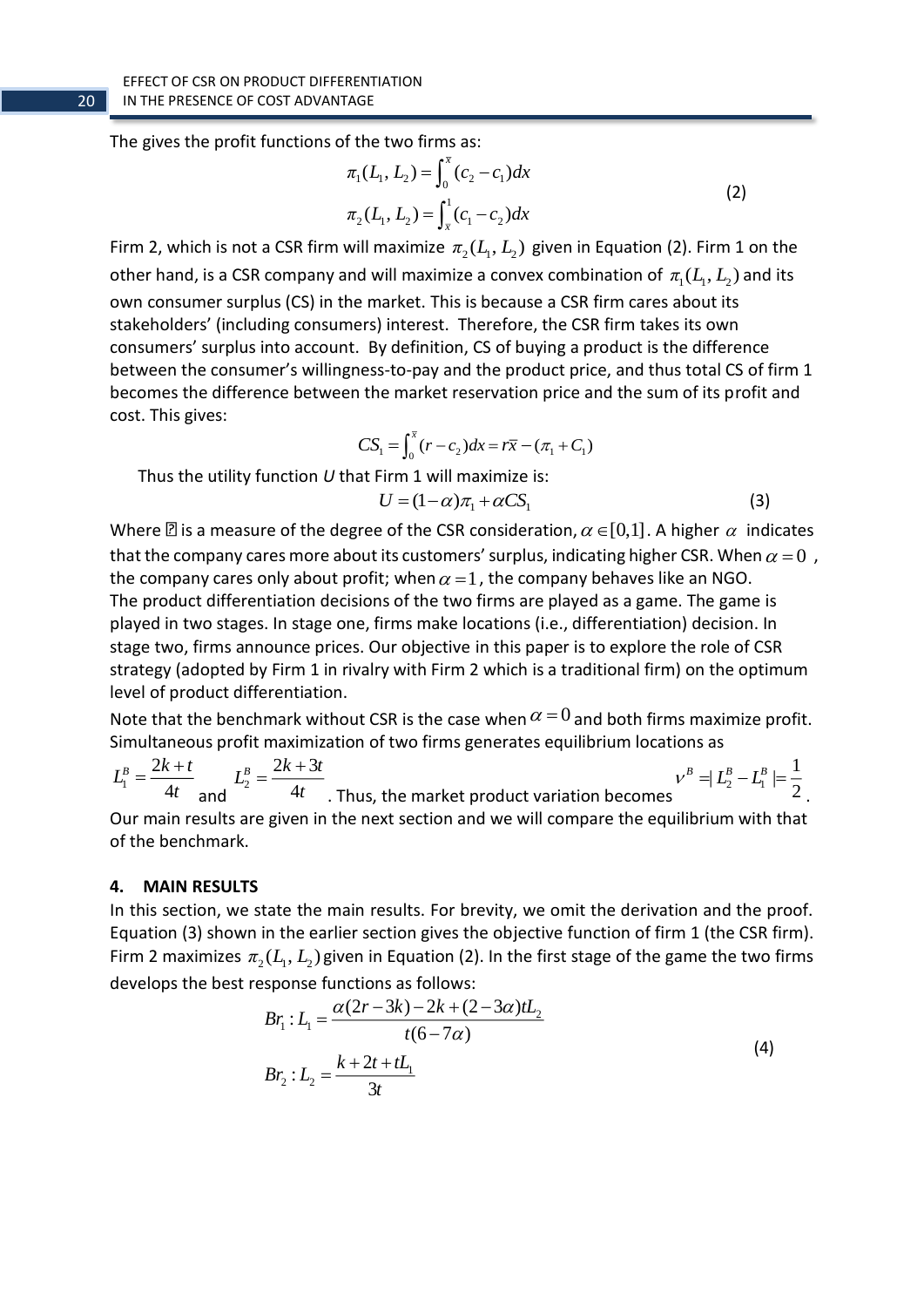Solving two best response functions simultaneously generates equilibrium locations

$$
L_1^* = \frac{2k(2-3\alpha) + 3\alpha(r-t) + 2t}{t(8-9\alpha)}
$$
  

$$
L_2^* = \frac{k(4-5\alpha) + \alpha(r-7t) + 6t}{t(8-9\alpha)}
$$
 (5)

Equation (5) gives the equilibrium product designs of the two firms. *L<sup>1</sup>* and *L2* give the absolute locations while their difference is a measure of the product differentiation in the market. If *L<sup>1</sup>* and *L<sup>2</sup>* are sufficiently close to each other, then the products are essentially similar with no distinguishing features. On the other hand, if the difference is large then the two products are significantly different.

Thus, the degree of product differentiation measured by the market product variation becomes:

$$
v = |L_2^* - L_1^*| = \frac{4t - \alpha(2r + 4t - k)}{t(8 - 9\alpha)}
$$
(6)

One of the main objectives of this paper is to find the role CSR plays in product differentiation. The next proposition establishes the relationship.

PROPOSITION 1: *At the Sub-game Perfect Nash Equilibrium, there exists a negative relationship between the degree of the company's CSR and degree of product differentiation in the market.* Intuitively, product differentiation is a measure used by firms to attract consumers with certain tastes in order to get a higher profit. But a CSR-friendly company also cares about the surplus of its own consumers, so it will act more aggressively and move toward its rival's position in order to get more consumers, resulting in a decreased product differentiation.

PROPOSITION 2: *At the Sub-game Perfect Nash Equilibrium, the competitive advantage (in production cost) by the CSR-friendly company increases the equilibrium degree of product differentiation.* 

Since  $k$  is the product cost difference, the larger the  $k$  , the greater is the disadvantage of firm 2 in production cost and also in price. In this case, the CSR firm intends to move towards the middle to obtain more market share, but firm 2 will be more willing to increase the product differentiation by moving farther to the right to avoid head-on competition where it is associated with cost disadvantage.

PROPOSITION 3: *At the Sub-game Perfect Nash Equilibrium, the competitive advantage (in production cost) by the CSR-friendly company softens the negative relationship between the degree of the company's CSR and the degree of product differentiation in the market.* 

An analysis of Propositions 1 and 2 shows that the effects of  $\alpha$  and  $k$  on product differentiation are opposite. Intuitively, as  $k$  increases, the product disadvantage will become a more and more important concern of firm 2 when choosing location. Thus in order to make up for this, firm 2 has more incentive to move to the right to preserve the product differentiation in order to attract consumers, which leaves the impact of  $\alpha$  on product differentiation trivial. Thus, the increase of competitive advantage (in production cost) by the CSR-friendly company will soften the negative relationship between the degree of the company's CSR and the degree of product differentiation in the market.

COROLLARY 1: *The CSR activity increases the profit of CSR-friendly company until it reaches the optimal degree of the company's CSR. This optimal level of the company's CSR is increasing with both its cost advantage and the unit transportation cost.*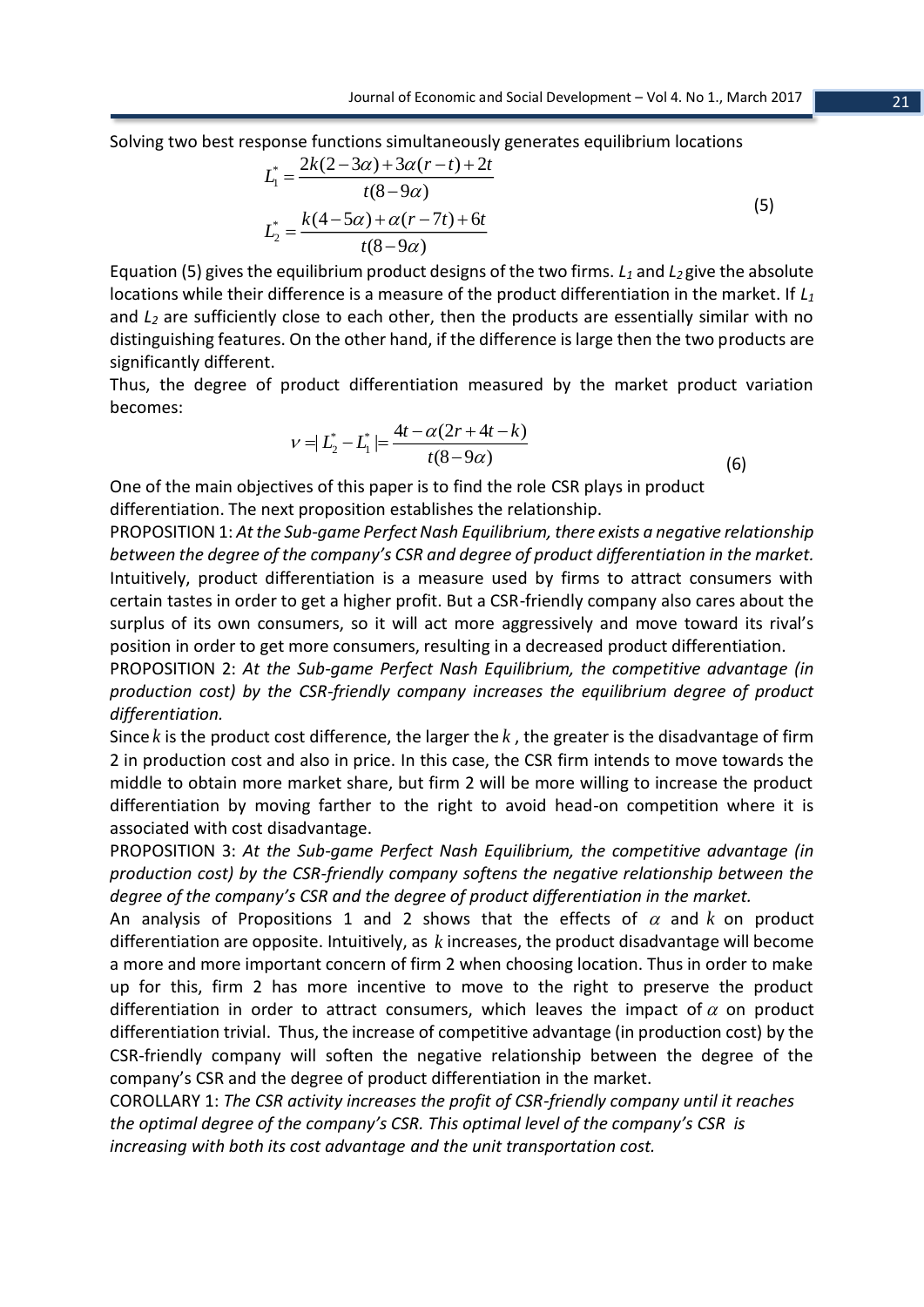### **5. EXTENSION WITH ASYMMETRIC INFORMATION**

In this section, we keep all conditions the same as earlier, except the information structure of firms' production cost. Firm 2 still produces with a constant marginal cost of production  $^{k_2}$ ,  $0\!<\! k_{\rm 2}\!=\!k\!<\!r$  . However, we now assume that there may be different types of firm 1 with different production costs  $^{k_1}$ , which is the private information only to itself. Specifically, there is a probability  $^\beta$  that firm 1 may be low type ("L") with a production technology advantage (giving a lower production cost), and in this case, without loss of generality,  $k_1$  can be normalized to zero ( $k_1=0$ ). Firm 1 is of high type ("H") with a probability  $1-\beta$  with no cost advantage  $k_1 = k_2 = k$  . This distribution is common knowledge.

We now turn to derive the Sub game Perfect Nash Equilibrium and solve it by backward induction. In this asymmetric information case, we have two utility functions for the CSRfriendly Company's given by

$$
U_L = (1 - \alpha)\pi_{1L} + \alpha CS_{1L}
$$
  
\n
$$
U_H = (1 - \alpha)\pi_{1H} + \alpha CS_{1H}
$$
\n(7)

Firm 2's expected profit function is given by

$$
E\pi_2(L_{1L}, L_{1H}, L_2) = \beta \int_{\bar{x}_L}^1 (c_{1L} - c_2) dx + (1 - \beta) \int_{\bar{x}_H}^1 (c_{1H} - c_2) dx \frac{1}{2}
$$
  
where  $\bar{x}_L = \frac{t(L_{1L} + L_2) + k}{2t}$ ,  $\bar{x}_H = \frac{L_{1H} + L_2}{2}$  (8)

In the first stage, the two kinds of CSR-friendly company maximize U according to their own utility function (7) and its rival maximizes its own expected profit function (8). Firms develop their best response functions of location, as follows:

$$
Br_{LL}: L_{LL} = \frac{\alpha(2r - 3k) + 2k + (2 - 3\alpha)tL_2}{t(6 - 7\alpha)}
$$
  
\n
$$
Br_{LH}: L_{LH} = \frac{\alpha(2r - 2k) + (2 - 3\alpha)tL_2}{t(6 - 7\alpha)}
$$
  
\n
$$
Br_2: L_2 = \frac{\beta(k + t l_{LL}) + 2t + t l_{LH}(1 - \beta)}{3t}
$$
 (9)

Solving three best response functions simultaneously generates equilibrium locations:

$$
L_{1L}^{*} = \frac{8\beta k + 12t + 16k + (18r - 20\beta k - 44k - 32t)\alpha + (12\beta k + 21t - 21r + 30k)\alpha^{2}}{t(6 - 7\alpha)(8 - 9\alpha)}
$$
  
\n
$$
L_{1H}^{*} = \frac{8\beta k + 12t + (12\beta k + 21k + 21t - 21r)\alpha^{2} + (-20\beta k - 18k - 32t + 18r)\alpha}{t(6 - 7\alpha)(8 - 9\alpha)}
$$
(10)  
\n
$$
L_{2}^{*} = \frac{(r - 7t - k)\alpha + 4(1 - \alpha)\beta k + 6t}{t(8 - 9\alpha)}
$$

Equation (10) gives the equilibrium product design of the CSR-firm and firm 2.  $\ddot{L_{1L}}$  ,  $\ddot{L_{1H}}$  , and \* $L^{2}_{2}$  are the absolute locations of low type firm 1, high type firm 1 and firm 2 respectively.

Thus the degree of product differentiation under both types "H" and "L" measured by the location distance becomes: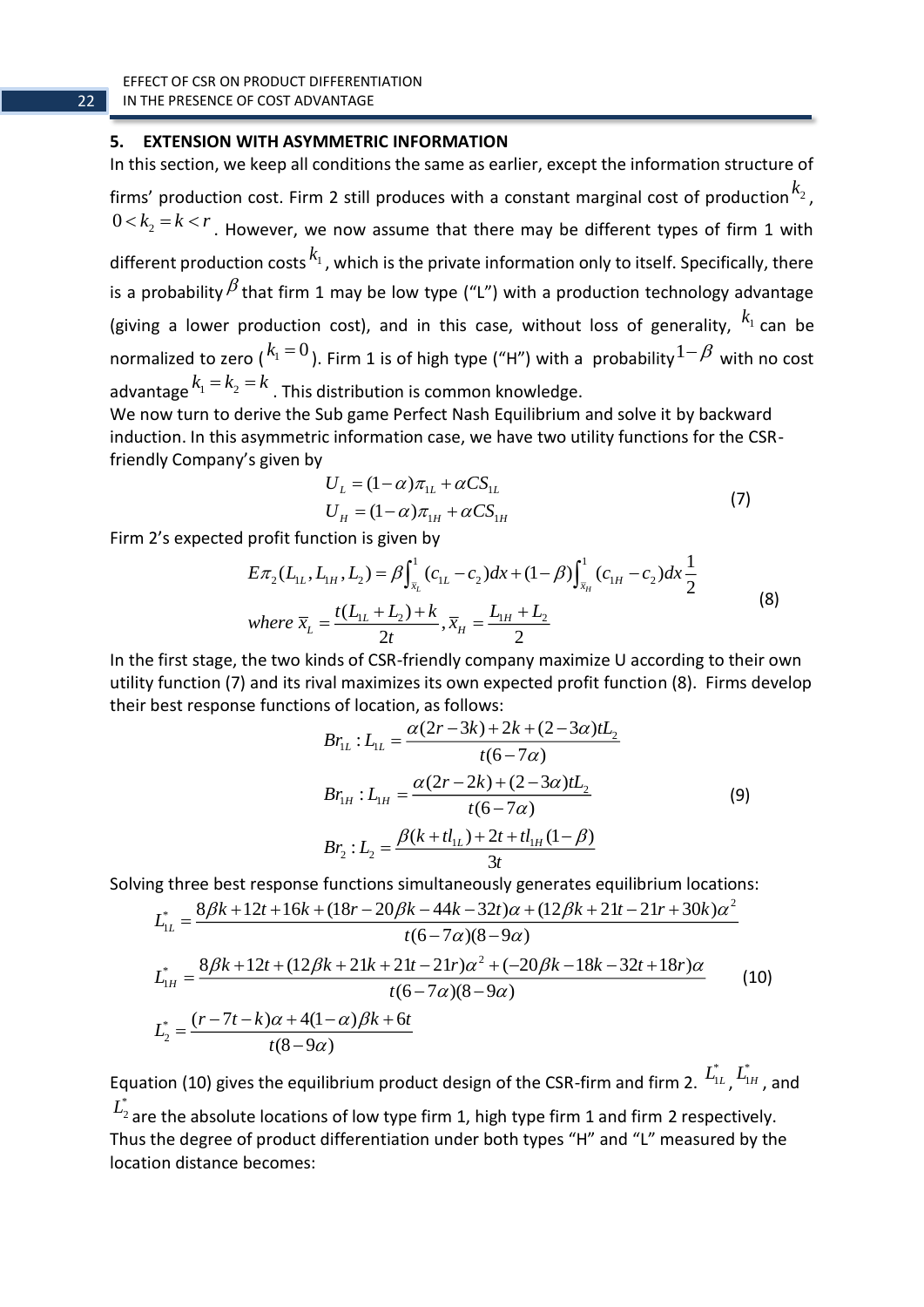2 \* 2 \* (14 16 23 28 ) ( 12 32 38 52 ) 24 16 16 *r k k t r k k t t k k* (6 7 )(8 9 ) 2[(8 14 7 7 ) ( 6 16 6 26 ) 12 8 ] (6 7 )(8 9 ) *L H v t k t r k r k k t t k v t* (11)

Next, we establish propositions to show how the role of asymmetric information impacts the relationship between CSR and the product differentiation.

PROPOSITION 4: *At the Sub-game Perfect Nash Equilibrium with asymmetric information,*  there exists a positive relationship between the probabilities  $\beta$  of the CSR-friendly company *being a low type and the degree of the product differentiation.* 

PROPOSITION 5: *At the Sub-game Perfect Nash Equilibrium with asymmetric information, the*  relationship between the degree of the company's CSR  $\alpha$  and degree of product *differentiation remains negative, and this relationship would be strengthened if the CSR-firm is of low type.*

PROPOSITION 6: *At the Sub-game Perfect Nash Equilibrium with asymmetric information, the competitive advantage k (in production cost) by the CSR-friendly company diminishes the equilibrium degree of product differentiation under the low type case when the likelihood of*  CSR-friendly company being a low type ( $\beta$ ) is relatively low, and vice versa. Results remain *same as the symmetric information when the CSR-friendly company is of high type.*

PROPOSITION 7: *At the Sub-game Perfect Nash Equilibrium with asymmetric information, the competitive advantage of the low type CSR-friendly company moderates the negative relationship between the degree of the company' CSR and the degree of product differentiation when the CSR-friendly company is a high type. However, when the CSR-friendly company is*  low type, the relationship may become ambiguous, which depends on probability  $^\beta$  .

COROLLARY *2: At the Sub-game Perfect Nash Equilibrium with asymmetric information, CSRfriendly company's profit increases when it first initiates the CSR strategy. This holds under both the low type and high type case.* 

$$
\left.\frac{\partial \pi_{1L}}{\partial \alpha}\right|_{\alpha=0} = \frac{(2\beta k + 4k + 3t)(4r + 2\beta k - 4k - t)}{192t} > 0
$$
\n
$$
\left.\frac{\partial \pi_{1H}}{\partial \alpha}\right|_{\alpha=0} = \frac{(2\beta k + 3t)(4r + 2\beta k - 4k - t)}{192t} > 0
$$

Underlying intuition of this result is same as corollary 1. The initiation of a CSR-strategy will lead the firm to act more aggressively and move towards the middle to obtain more market share, resulting in higher profit.

## **6. DISCUSSION AND FURTHER RESEARCH**

In recent times, companies are considering corporate social responsibility (CSR) as a serious business strategy. CSR is not only good for building a positive image of the company for its stakeholders, but it could also make a positive contribution to its bottom line. Because of this, and also because of motivation from various external bodies like governments and UN bodies, more and more companies are incorporating CSR in their operations. One relevant research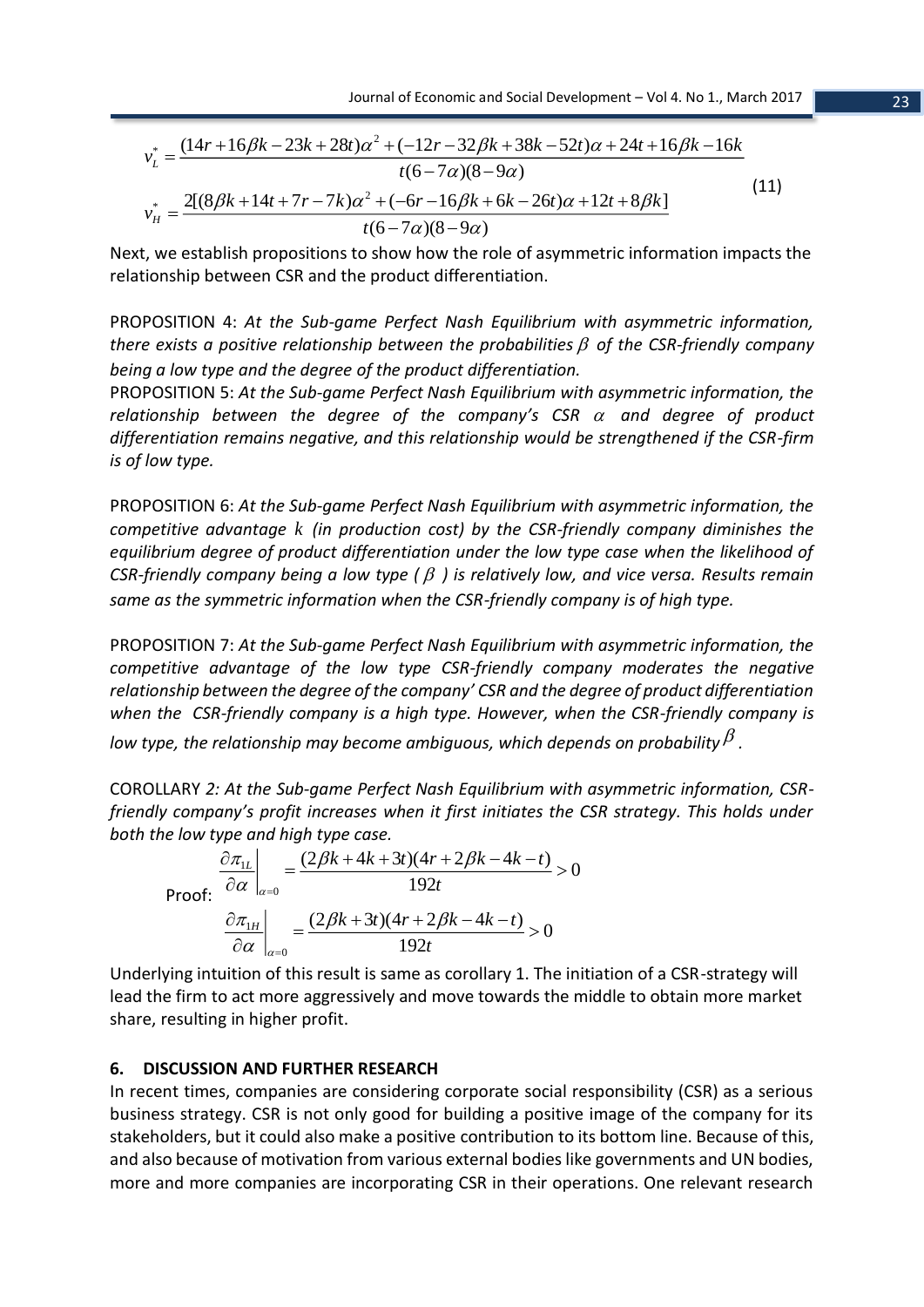EFFECT OF CSR ON PRODUCT DIFFERENTIATION IN THE PRESENCE OF COST ADVANTAGE

question that arises from this is explicitly what benefits a firm gets following a CSR strategy compared to another firm that does not adopt CSR. We have considered a game theoretic model that include two firms – one CSR and the other non-CSR – both competing in the same market with substitutable products. We operationalize the CSR firm by making its objective as maximizing a linear combination of its own profit and a form of social utility. We also assume that the CSR firm has a technological advantage so that its marginal cost of production is lower than the non-CSR firm. Our goal is to find to what extent the two firms differentiate their products from each other's (measured along a Hotelling type line), and how this degree of differentiation is influenced by the extent of cost advantage and the degree of CSR activities. First, a benchmark case where both firms are profit-maximizing (without the CSR objective) was solved to generate a benchmark product differentiation. When the game is played out between the two firms, we find that the degree of product differentiation is reduced when CSR is practiced. On the other hand, product differentiation increases with the production cost advantage. The interaction between the two factors – CSR activity and cost advantage – is also studied. Further, we study an asymmetric information scenario where the extent of production cost advantage of the CSR firm is private information and is not known to the other firm. The cost could be at two levels, a high level with no advantage and a low level as previously considered, with a probability that is common knowledge. The effect of the production cost advantage and the extent of CSR activity are studied in this scenario. We find to what extent the product differentiation is affected by the high and low type firms as well as their effect on each other.

Our work can be extended in various ways. The effect of the CSR activity can be studied in interaction with variables other than the production cost advantage as used in our paper. Another example variable could be an elastic demand for each customer that is dependent on the discriminative price. We can also incorporate a variable search cost on part of the customers in the model. The optimal level of CSR for the firm and for the whole value system might be of interest to study as well. Our one-dimensional Hotelling model used for the product differentiation can be extended to a two-dimensional spatial model.

*Figure following on the next page*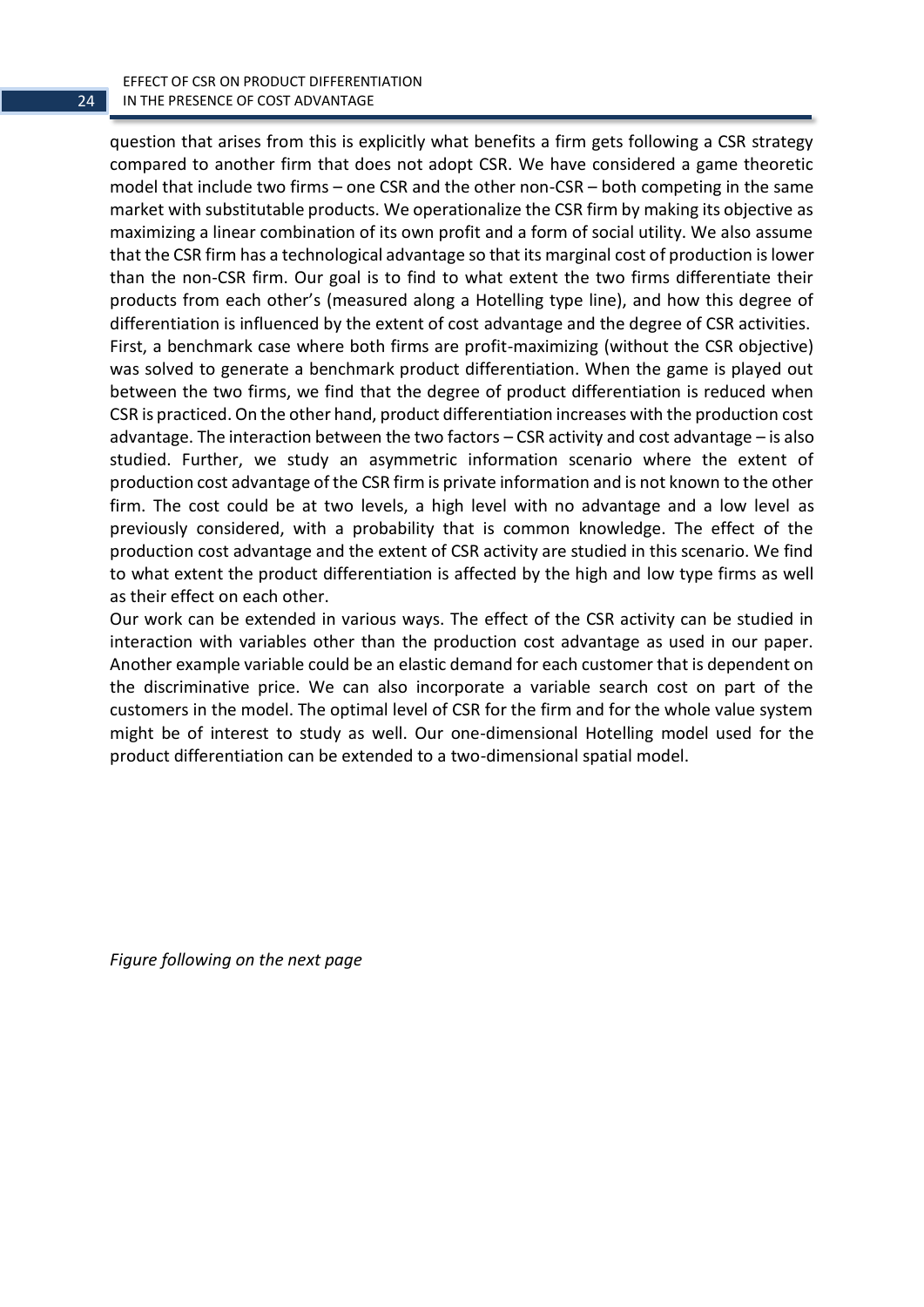



### **LITERATURE:**

- 1. Anderson, S. P. and de Palma, A., 1988. Spatial Price Discrimination with Heterogeneous Products. *The Review of Economic Studies*, 55 (4): 573-592.
- 2. Bateman, T. S. and Snell S. A., 2002. Management: Competing in the New Era (5th ed.). McGraw-Hill/Irwin: New York.
- 3. Crifo, P., Diaye, M-A. and [Pekovic, S.,](http://search.proquest.com.ezproxy.lib.uwm.edu/abicomplete/indexinglinkhandler/sng/au/Pekovic,+Sanja/$N?accountid=15078) 2016. CSR related management practices and firm performance: An empirical analysis of the quantity-quality trade-off on French data*. [International Journal of Production Economics,](http://search.proquest.com.ezproxy.lib.uwm.edu/abicomplete/pubidlinkhandler/sng/pubtitle/International+Journal+of+Production+Economics/$N/45063/DocView/1749621780/abstract/B901C7D044044146PQ/1?accountid=15078)* [171\(3\):](http://search.proquest.com.ezproxy.lib.uwm.edu/abicomplete/indexingvolumeissuelinkhandler/45063/International+Journal+of+Production+Economics/02016Y01Y01$23Jan+2016$3b++Vol.+171/171/$B?accountid=15078) 405-416.
- 4. Fernandez-Kranz, D., 2010. How competitors use CSR when market conditions change. Forbes India, Jan 29.
- 5. [http://forbesindia.com/article/ie/how-competitors-use-csr-when-market-conditions](http://forbesindia.com/article/ie/how-competitors-use-csr-when-market-conditions-change/7712/1)[change/7712/1,](http://forbesindia.com/article/ie/how-competitors-use-csr-when-market-conditions-change/7712/1) last accessed March 25, 2016.
- 6. Fisman, R., Heal, G. and Nair, V., 2014. Corporate Social Responsibility: Doing Well by Doing Good? Available at: [http://apps.olin.wustl.edu/jfi/pdf/corporate.social.responsibility.pdf,](http://apps.olin.wustl.edu/jfi/pdf/corporate.social.responsibility.pdf) last accessed March 25, 2016.
- 7. Gabszewicz, J. and Thisse J-F., 1980. Entry (And Exit) in a Differentiated Industry. *Journal of Economic Theory*, 22: 327-338.
- 8. Greenhut, M. L., 1981. Spatial pricing in the United States, West Germany and Japan. *Economica*, 48(189): 79-86.